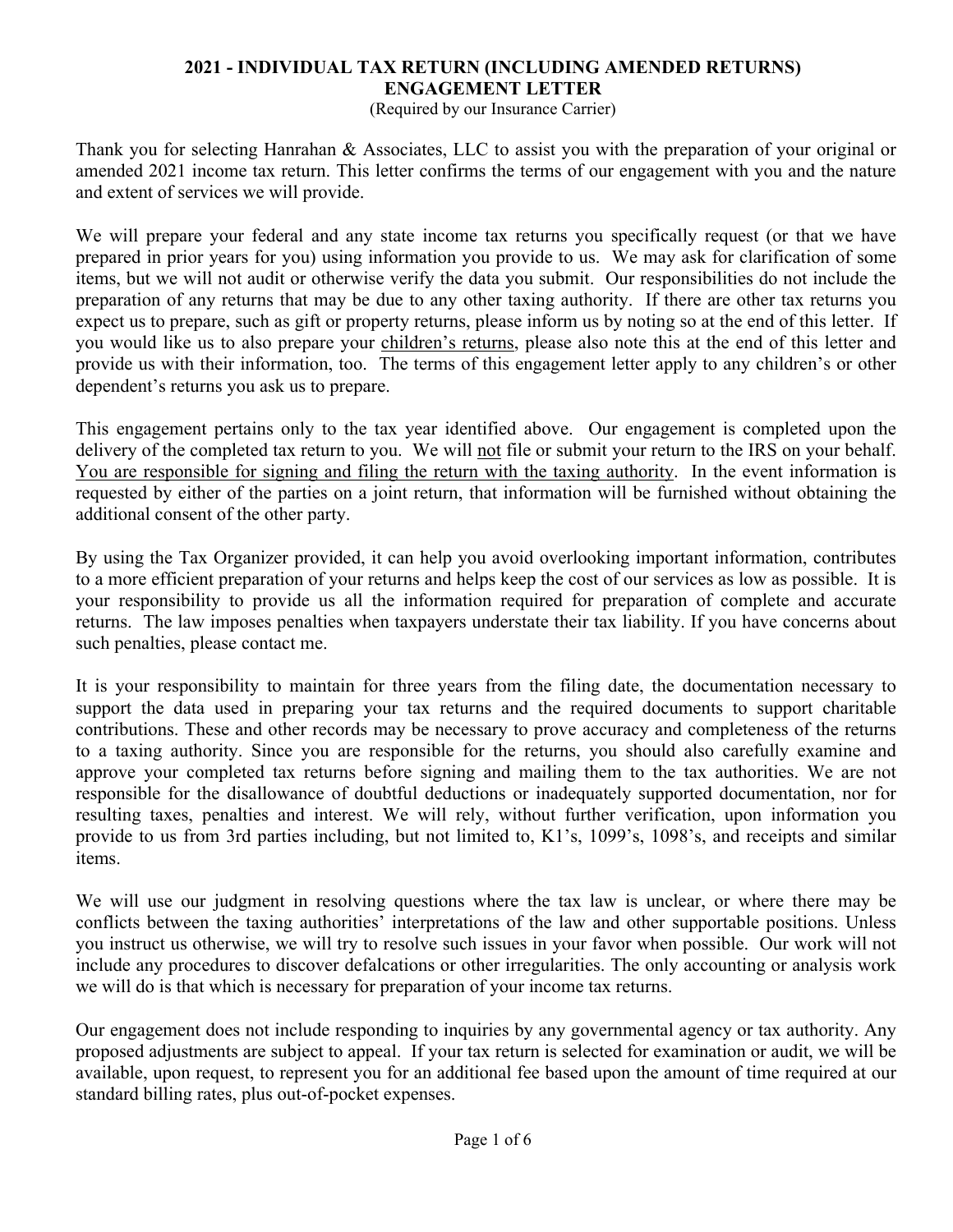To complete your tax return in time for you to file it by the due date, we must have your complete information by April 1st. If we have not received your information, we will NOT automatically file tax extensions. You must notify us in writing, email or fax if you wish us to file an extension, and the notification should include your estimate of total taxes, taxes paid in and any balance due. If you have provided your information, you agree that in the event we cannot complete your return by the due date, we may apply to extend the due date. An extension of time may also extend the time available for a taxing authority to audit your return. Failure to file an extension may make you subject to various penalties and interest. Additionally, if your return is extended it does not relieve you from paying any tax due on the due date or making quarterly estimated tax payments for the current year. Failure to pay any tax due with the extension or failure to pay quarterly estimated tax payments may make you subject to various penalties and interest.

We generally base our fees on the amount of time required at standard billing rates plus out-of-pocket expenses and software charges. Our total charges may include other appropriate factors, including difficulty of the assignment, time constraints imposed on us by others, and relative experience and professional expertise required. In some cases, we will issue progress billings or will ask for a retainer that will be applied to our final invoice. All invoices are due and payable upon presentation. A late fee of 1% per month is charged on any balances not paid within 15 days. We reserve the right to suspend or terminate our work due to nonpayment. A rebilling fee of \$40 per month may be charged for all balances owed for 30 days or more. If we must institute collection actions, you are responsible for our additional time at standard rates, as well as any and all collection costs, including legal and other fees, we incur.

We will retain electronic copies of records you supplied to us along with our work papers for a period of three years. After three years, our work papers and engagement files may be destroyed. Your original records will be returned to you at the end of this engagement.

In the course of preparing your tax return, we may incur additional time not directly related to preparing the return (i.e. preparing bookkeeping adjustments, summarizing documents, answering any questions you may ask, conducting tax research, or requesting additional information), which you hereby authorize and will also be billed for. You may also request that we perform additional services not contemplated by this engagement letter. If this occurs, we will communicate with you regarding the scope and estimated cost of these additional services. In the absence of any other written communication from us documenting such additional services, our services will be limited to and governed by the terms of this engagement letter.

You agree to provide us, on a timely basis, with any information, documentation, and explanations we request to support the data and positions in your tax return. If you fail to comply with this requirement or any of the terms of this engagement, as outlined herein, we reserve the right to suspend work or withdraw from this engagement without completing any tax returns. In such case, we will not be responsible for any missed filing or other deadlines, or any tax, interest or penalties that may be levied against you resulting from your failure to meet such deadlines, or for any other reason.

You shall have the right to terminate this agreement at any time, but this agreement shall apply to all services performed to the date we receive written notice of termination. We reserve the right to discontinue services at any time by giving written or email notice to you. Irrespective of whether you agree with the results of our tax analysis, or we are able to issue a tax return, we are to be compensated for our time and costs incurred at our standard hourly rates.

In any and all events, our total liability arising from this engagement shall be limited to the lesser of any actual damages which were caused by our act or omission, or the amount of hourly fees paid to us under this agreement. You also agree that our liability hereunder for damages, regardless of the form of action, shall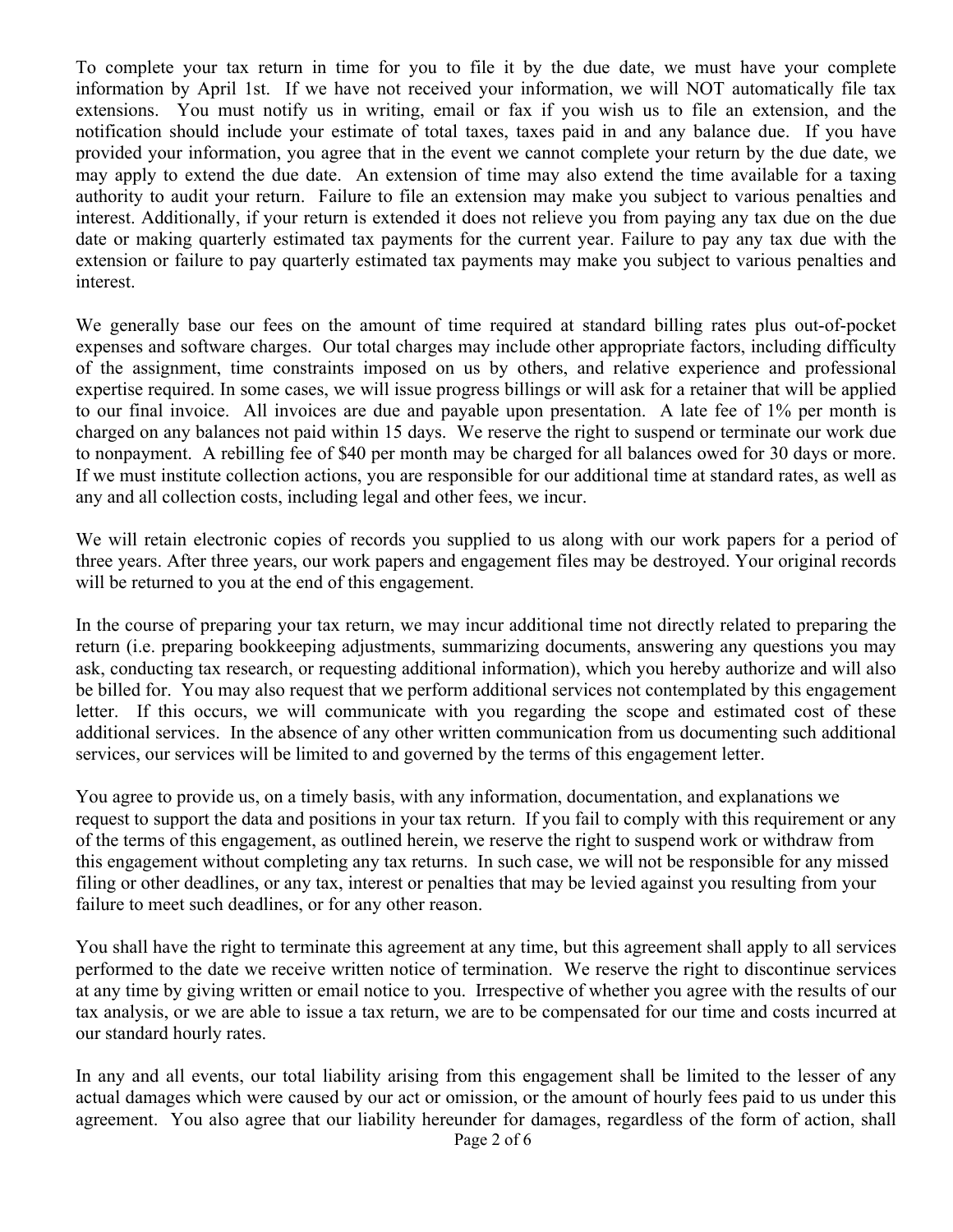not exceed the total amount paid for services under this agreement. You further agree that we will not be liable for any claim or demand against you by any other party. Full payment of all amounts billed under this fee agreement is a mandatory precedent to the right to sue.

You agree that any claim arising out of this engagement shall be commenced within one year of the delivery of the work product to you, regardless of any longer period of time for commencing such claim as may be set by law.

In connection with this engagement, we may communicate with you or others via email transmission. As emails can be intercepted and read, disclosed, or otherwise used or communicated by an unintended third party, or may not be delivered to each of the parties to whom they are directed and only to such parties, we cannot guarantee or warrant that emails from us will be properly delivered and read only by the addressee. Therefore, we specifically disclaim and waive any liability or responsibility whatsoever for interception or unintentional disclosure of emails or other electronic transmissions by us in connection with the performance of this engagement. In that regard, you agree that we shall have no liability for any loss or damage to any person or entity resulting from the use of email transmissions, including any consequential, incidental, direct, indirect, or special damages, such as loss of revenues or anticipated profits, or disclosure or communication of confidential or proprietary information.

This engagement letter also includes and is subject to the provisions of the attached "Tax Engagement Addendum. To indicate that this letter and attachments correctly summarizes our understanding of the work, please sign this page in the space indicated and return it to us with the completed Organizer. If you do not return this signed page, by giving us your information with which to prepare your tax return, you understand, agree to and accept the terms of this agreement.

I appreciate your continued confidence. Please call me if you have questions.

Sincerely,

1 Hannah

Michael R. Hanrahan CPA, CFP, MCBA Hanrahan & Associates, LLC

By signing this letter, you agree that you have read and understand the provisions and terms discussed in this letter and the attached addendum.

Accepted By:

| Printed<br>Name:<br>. |  |  |
|-----------------------|--|--|
|-----------------------|--|--|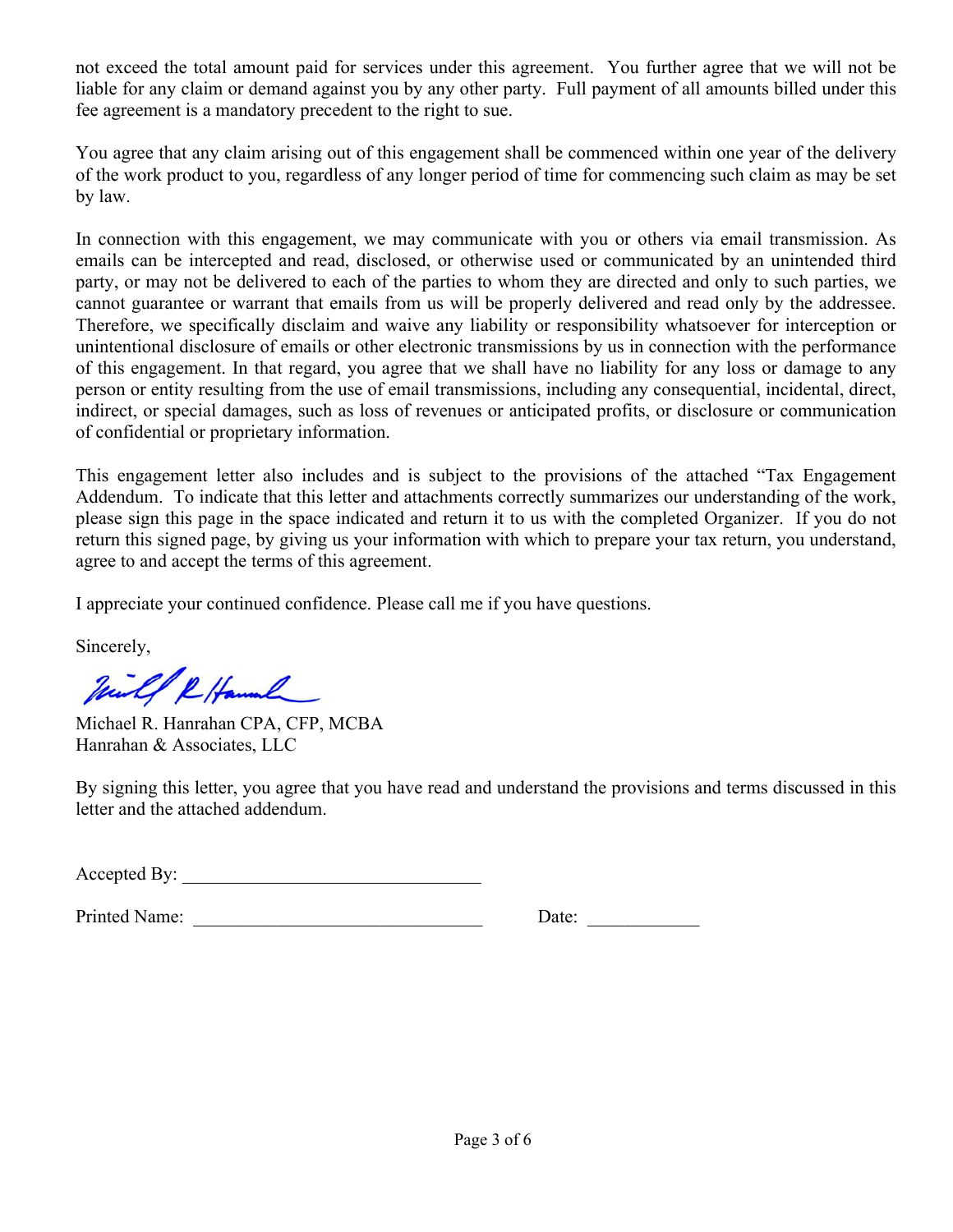## INDIVIDUAL TAX ENGAGEMENT ADDENDUM

1. In the event you are claiming a deduction for travel or business meal expenses, you are confirming that you have adequate documentation to support the time, person, place, and business purpose. Also, if claiming a deduction for mixed use "listed" business and personal property, such as autos and computers, you are confirming that you have adequate records to support the business use portion. These and other records may be necessary to prove accuracy and completeness of the returns to a taxing authority.

2. There are stricter substantiation rules for charitable donations, including out of pocket costs and mileage. All deductions of any amount must have a receipt. Any individual contribution over \$250 for the year must also have an acknowledgement letter from the charity, and the letter must be dated by the due date of your return. The letter should show the date and amount of any individual contribution over \$250 and should also state that no goods or services were received in return for the contribution.

3. Any person or entity subject to the jurisdiction of the United States (includes individuals, corporations, partnerships, trusts, and estates) having a financial interest in, or signature or other authority over, bank accounts, securities, or other financial accounts having an aggregate value exceeding \$10,000, at any time during the year, in a foreign country, shall report such a relationship. Although there are some limited exceptions, filing requirements also apply to taxpayers that have direct or indirect control over a foreign or domestic entity with foreign financial accounts, even if the taxpayer does not have foreign account(s). Failure to disclose the required information to the U.S. Department of the Treasury may result in **substantial civil and/or criminal penalties**. Such disclosure includes filing Form 8938 with your Form 1040. If you do not provide our firm with information regarding any interest you may have in a foreign account, we will not be able to prepare any of the required Income Tax related forms, and penalties may be due, for which we have no responsibility. In the absence of such information being provided we will presume you do not have any foreign assets or financial interests and will not file any applicable disclosure forms without separate written authorization.

4. If you and/or your entity have any money, investments or a financial interest in any foreign accounts, you are responsible for disclosing the fact on your income tax return and for filing Form FinCen 114 required by the U.S. Department of the Treasury on or before April 15th of each tax year.

5. The Internal Revenue Service, under IRC §6038 and §6046, requires information reporting if you are an officer, director or shareholder with respect to certain foreign corporations (Form 5471); foreign-owned U.S. corporation or foreign corporation engaged in a U.S. trade or business (Form 5472); U.S. transferor of property to a foreign corporation (Form 926) ); and, for taxable years beginning after March 18, 2010, if you hold or held during the tax year, foreign financial assets with an aggregate value exceeding \$50,000 (Form 8938) . By your signature on the engagement letter, you accept responsibility for informing us if you believe that you fall into one of the above categories and you agree to provide us with the information necessary to prepare the appropriate form(s). We assume no liability for penalties associated with the failure to file or untimely filing of any of these forms.

6. Our engagement does not include any procedures designed to detect errors, fraud, or theft. Therefore, our engagement cannot be relied upon to disclose such matters.

7. We will not respond to any request from banks, mortgage brokers or others for verification of any information reported on these tax returns.

8. Our tax advice is based upon tax reference materials, facts, assumptions, and representations that are subject to change. Tax reference materials include, but are not limited to, the Internal Revenue Code ("IRC"), tax regulations, Revenue Rulings, Revenue Procedures, Private Letter Rulings and court decisions. We will not update our advice after the conclusion of the engagement for subsequent legislative or administrative changes or future judicial interpretations. To the extent we provide written advice concerning federal tax matters, we will follow the guidance contained in Circular 230, §10.37, Requirements for Written Advice.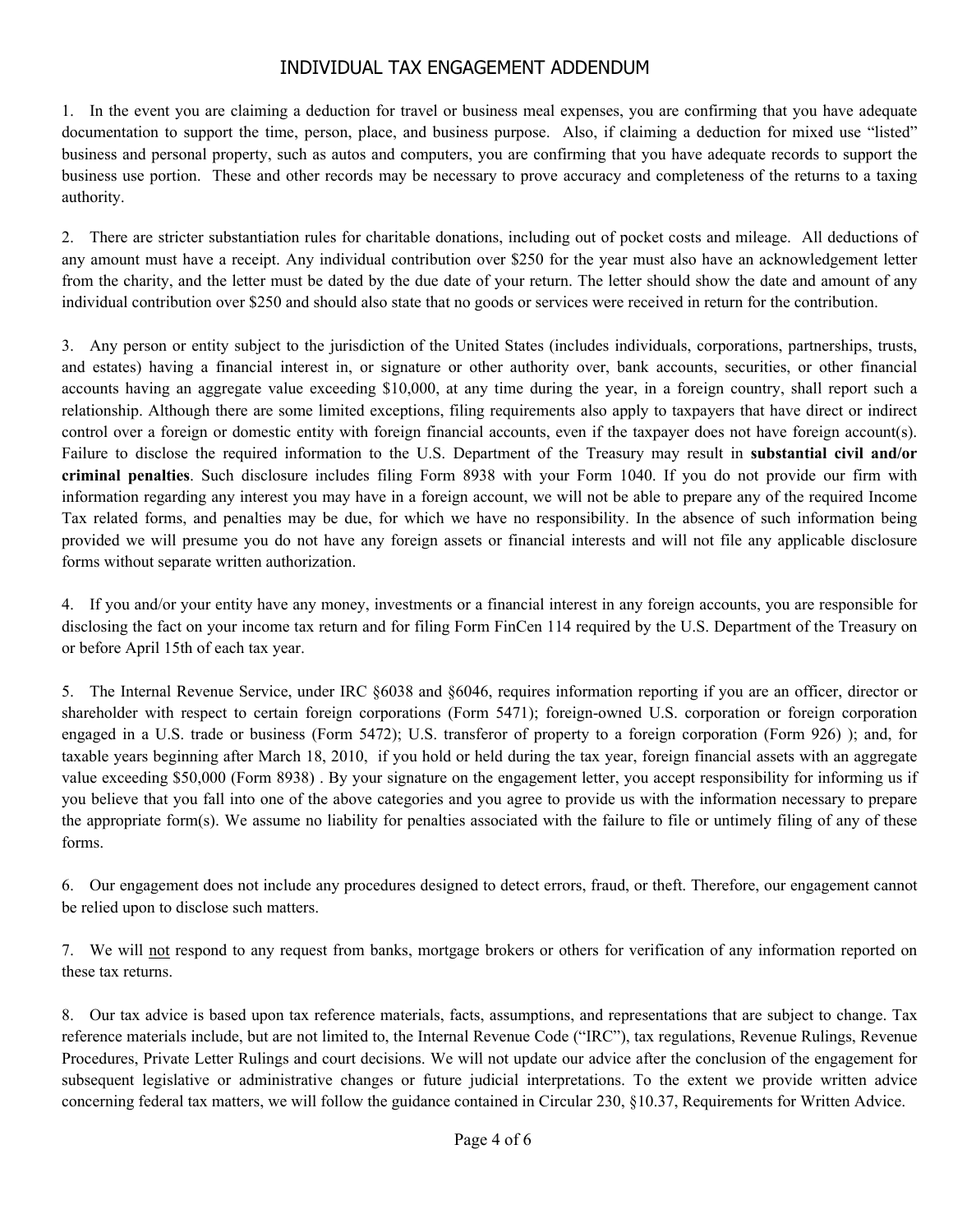9. We will use our judgment to resolve questions in your favor where a tax law is unclear, provided there is substantial support for doing so. If there are conflicting interpretations of the law, we will explain the possible positions that may be taken on your return. We will follow the position you request, provided it is consistent with our understanding of the Internal Revenue Code ("IRC"), tax regulations, Revenue Rulings, Revenue Procedures, Private Letter Rulings and court cases. If the IRS, state or local tax authorities later contest the position taken, there may be additional tax, penalties, interest, and professional fees. We assume no liability, and you hereby release us from any liability for such additional tax, penalties, interest, and professional fees.

10. The IRS and many states impose penalties for substantial understatement of tax. To avoid the substantial understatement penalty, you must have substantial authority to support the tax treatment of the item challenged by the IRS or adequate disclosure of the item. A completed IRS Form 8275, Disclosure Statement, or 8275-R, Regulation Disclosure Statement, which discloses all relevant facts, may be required to be attached to your tax return to meet the adequate disclosure requirement. Unless an undisclosed tax position meets the substantial authority or "more likely than not" standard, as applicable, we will be unable to prepare the return and will withdraw from the engagement. If we conclude, as a result of our research, that you are required to disclose a transaction on your tax return, you consent to attach a completed Form 8275 or 8275-R to your tax return for filing after we discuss the situation with you. You also agree to hold harmless our firm and its partners, principals, shareholders, officers, directors, members, employees, agents or assigns from any and all actual and consequential damages (including but not limited to tax, penalties, interest, and professional fees) you incur as a result of including such disclosures with your filed tax returns regardless of the nature of the claim, including the negligence of any party.

11. You acknowledge your responsibility to inform us of any listed transactions or transactions of interest as designated by the IRS. You agree to hold harmless our firm and its partners, principals, shareholders, officers, directors, members, employees, agents or assigns with respect to any additional tax, penalties, and interest imposed on you by tax authorities resulting from your failure to timely notify us, in writing, of all such transactions in order to facilitate the timely preparation and filing of your tax returns.

12. Section 506 of the Tax Extenders and Alternative Minimum Tax Relief Act of 2008 requires our firm, as tax return preparers, to conform to a higher standard than the taxpayer when an undisclosed tax position is related to a tax shelter as defined in IRC §6662(d)(2)(C)(ii), Imposition of Accuracy-Related Penalty on Underpayments, or a reportable transaction to which IRC §6662A, Imposition of Accuracy-Related Penalty on Understatements with Respect to Reportable Transactions, applies. This higher standard requires the preparer to have a reasonable belief that the undisclosed tax position would more likely than not be sustained on its merits if challenged by the IRS and that there be a reasonable basis for the tax treatment. Moreover, we may have to spend additional time preparing your return due to the extra research and analysis necessary to meet the standard. Accordingly, by executing this Agreement, you acknowledge that you are aware of this difference in standards, and consent to our preparation of your federal income tax return in accordance with the standards applicable to our firm as tax preparers. The law imposes substantial penalties on taxpayers and tax advisors for failure to disclose listed and other reportable transactions on Form 8886, Reportable Transaction Disclosure Statement. In general, reportable transactions are potentially abusive transactions identified by the IRS whose primary purpose is tax avoidance, including but not limited to listed transactions, confidential transactions, transactions with contractual protection, loss transactions, and transactions of interest. You agree to advise us of any reportable transactions identified under tax law and regulations. You agree that it is solely your decision to disclose any reportable transactions in the returns we prepare for you.

13. You are responsible for complying with the tax filing requirements of any other country. You acknowledge and agree that we have no responsibility to raise these issues with you and that foreign filing obligations are not within the scope of this engagement.

14. You acknowledge that you have reported all 2021 income you received including barter, consumer-to-consumer activity, cash-based income and all other income whether received in-person, in-kind, or electronically. You also confirm that you have or will timely file any applicable required Forms W-2 and W-3 with the Social Security Administration and IRS for business employees or home-workers.